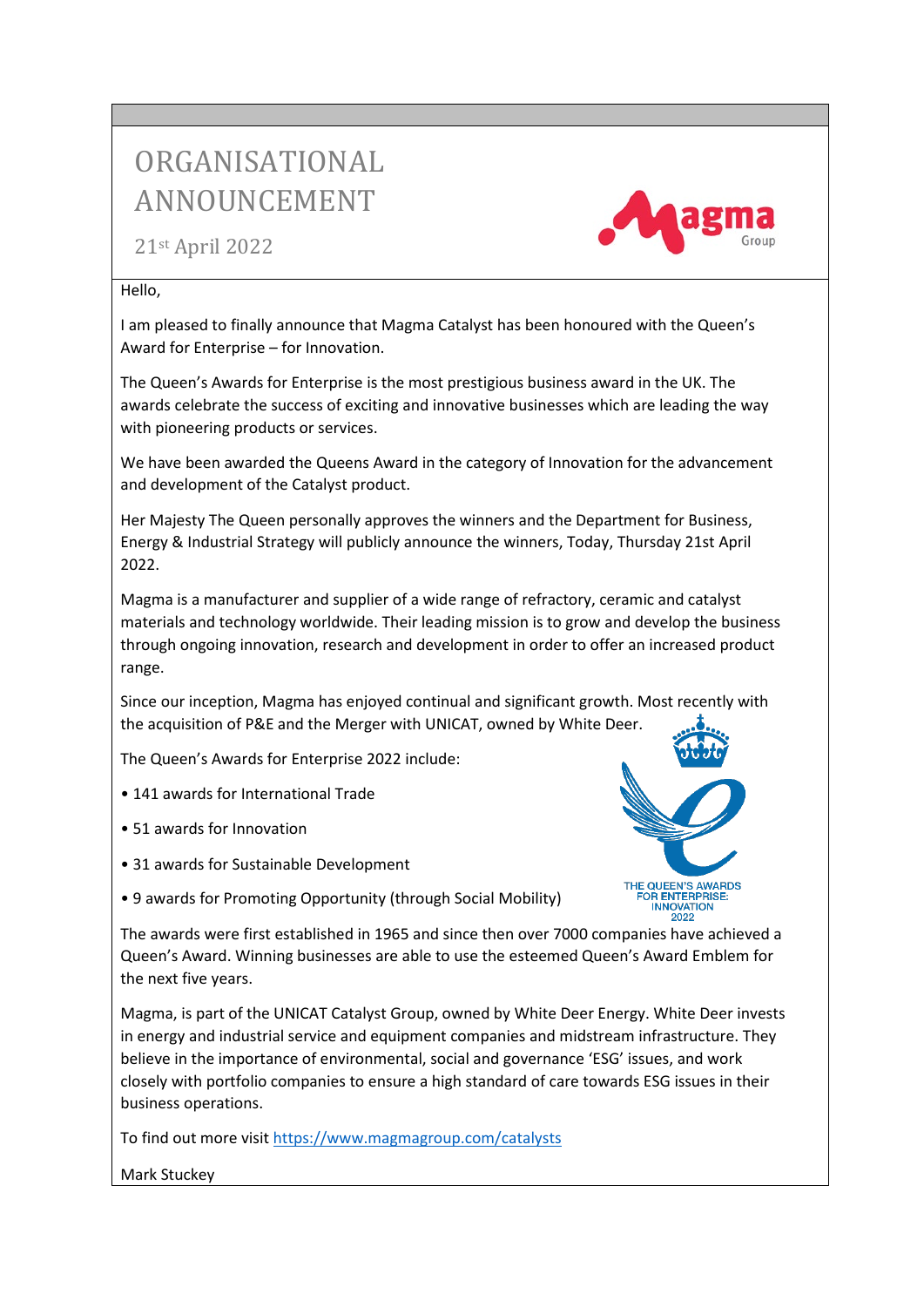

## **Magma Group honoured with Queens Award for Enterprise - for Innovation**

Magma is one of 226 organisations nationally to be recognised with a prestigious Queen's Award for Enterprise. Announced today, Magma has been recognised for its excellence in Innovation.

Magma is a manufacturer and supplier of a wide range of refractory, ceramic and catalyst materials and technology worldwide. Our leading mission is to grow and develop the business through ongoing innovation, research and development in order to offer an increased product range.

At Magma Catalyst, we design our own catalyst carrier utilising our strength of 40 years' experience in the Ceramics industry. Magma's catalysts look different, they are spherical with a textured "Golf Ball" like surface.

Mark Stuckey, Managing Director of Magma Group, commented; "We are honoured to have been recognised for the Queens Award for Enterprise for Innovation this year.

'For ten years we have been expanding and growing the business and coming up with innovative new ideas to develop our Catalyst product, and it is great that our hard work and dedication has been recognised.

'I would like to thank all of the staff at Magma who have helped to develop the business over the years and advanced the business into what it is today.